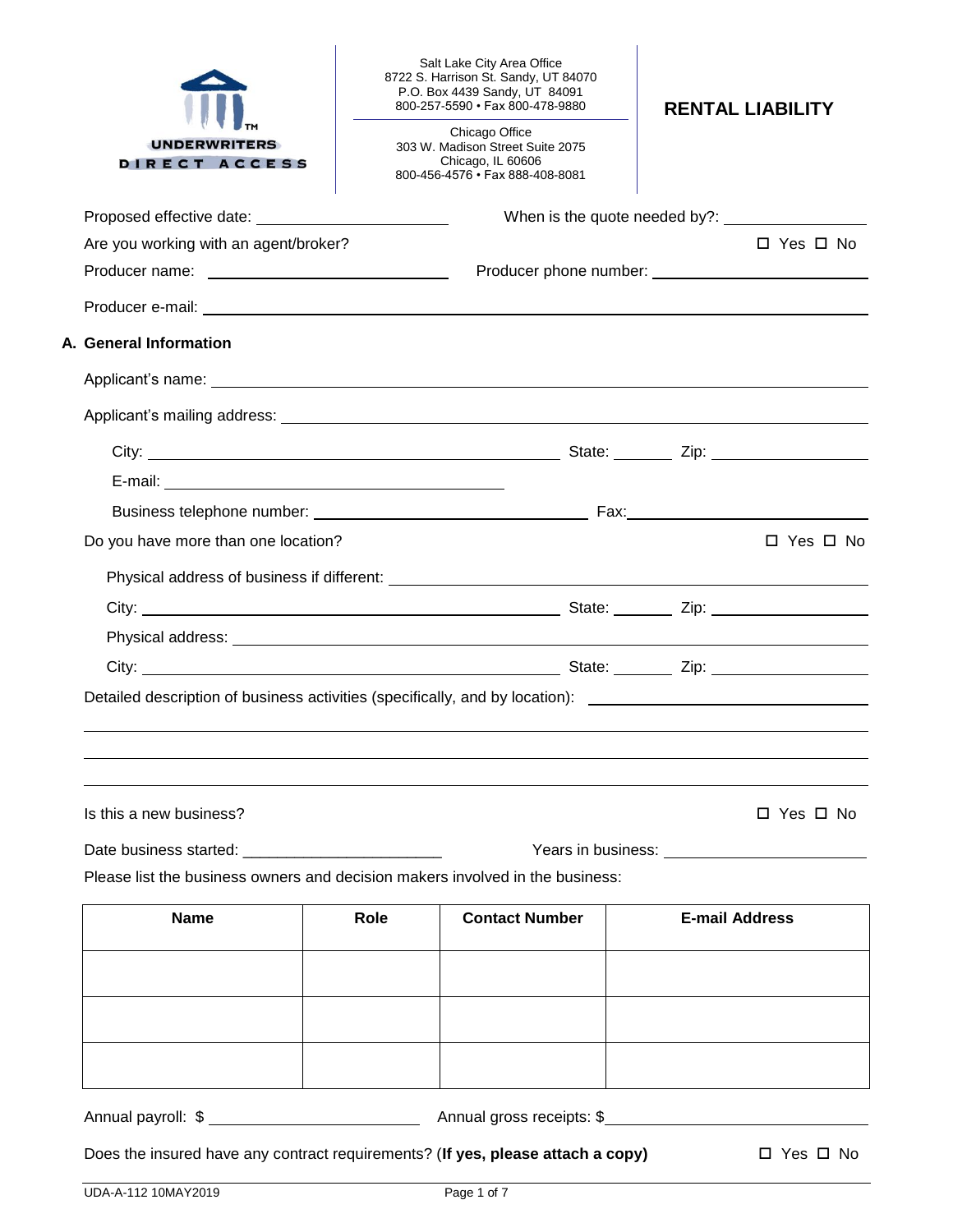#### **B. Insurance History**

| Why is the insured seeking new coverage?: |  |
|-------------------------------------------|--|
|                                           |  |

What is the target premium?:

Is the current insurance carrier offering a renewal quote?  $\square$  Yes  $\square$  No

If yes, please provide the premium offered: \_\_\_\_\_\_\_\_ If no, explain: \_\_\_\_\_\_\_\_\_\_\_\_\_\_\_\_\_\_\_\_\_\_\_\_\_\_\_\_\_\_\_\_\_\_\_\_

Current coverage/company information:

| Company name   |     |   |         |
|----------------|-----|---|---------|
| Coverage       |     |   |         |
| Limits         |     |   |         |
| Annual premium | -\$ | w | æ<br>۰D |

Provide names for all insurance companies that have provided applicant insurance for the last three years:

| Company name           |         |    |
|------------------------|---------|----|
| <b>Expiration date</b> |         |    |
| Annual premium         | \$<br>จ | \$ |
| Limits                 |         |    |
| Coverage type          |         |    |

Are any other markets offering coverage? 
<br>
Are any other markets offering coverage?

If no, please explain:

If yes, please provide limits, coverage and premium: \_\_\_\_\_\_\_\_\_\_\_\_\_\_\_\_\_\_\_\_\_\_\_\_\_\_\_

Has the applicant or any predecessor ever had a claim?  $\square$  Yes  $\square$  No

Policy term **Paid claims** Reserved claims Total incurred claims From To / / / / / / / / / / / / / / / / / / / /

*Attach/ upload a five-year loss/claims history, including details (if unable to upload will need detailed summary in order to provide valid indication).*

Are you aware of any incident, event, or occurrence, loss that might reasonably be expected to lead to a claim,

lawsuit, notice of loss, or loss which was not reported to your prior carrier?  $\square$  Yes  $\square$  No

If yes, please explain: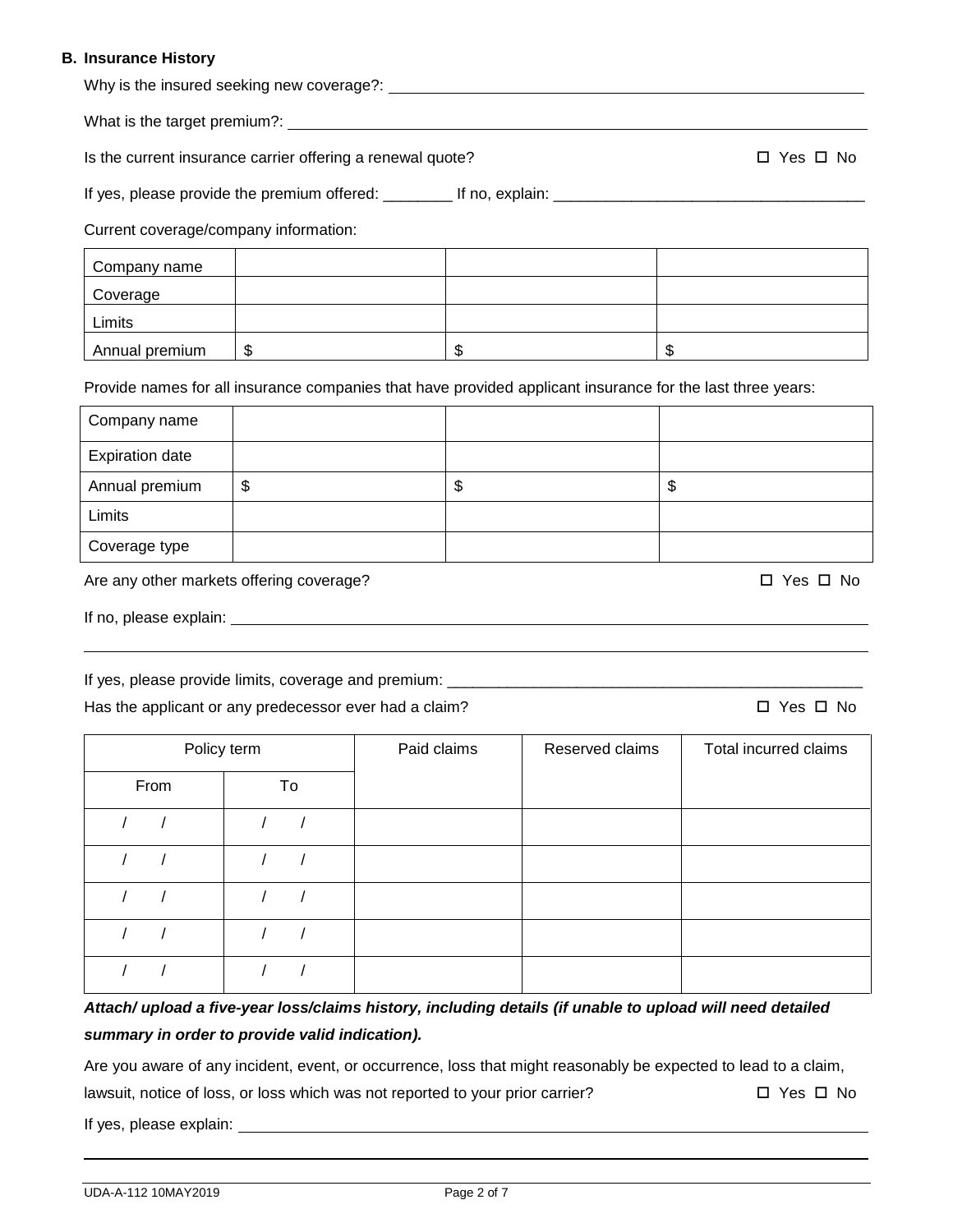### **C. Desired Insurance**

|   | Per act/aggregate     | ΟR | Per person/per act/aggregate    |
|---|-----------------------|----|---------------------------------|
|   | \$50,000/\$100,000    |    | \$25,000/\$50,000/\$100,000     |
| □ | \$100,000/\$300,000   |    | \$50,000/\$100,000/\$300,000    |
| □ | \$250,000/\$1,000,000 |    | \$100,000/\$250,000/\$1,000,000 |
| □ | \$500,000/\$1,000,000 |    | \$250,000/\$500,000/\$1,000,000 |
|   | Other:                |    | Other:                          |

**Self-Insured Retention (SIR):** □ \$1,000 (Minimum) □ \$2,500 □ \$5,000 □ Other:

**Inland Marine/Physical Damage Deductible:** □ \$1,000 (Minimum) □ \$2,500 □ \$5,000 □ Other:

### **D. Business Activities**

Length of season:

Premises/locations (please include any information that adequately describes your premises, i.e, photos, diagrams, brochures, etc.).

| <b>Physical address</b> | <b>Use</b> | Acreage/<br>square<br>footage | Type of<br>location (area,<br>river, National<br>Forrest, park) | <b>Premises</b><br>liability<br>requested |
|-------------------------|------------|-------------------------------|-----------------------------------------------------------------|-------------------------------------------|
|                         |            |                               |                                                                 | Y/N                                       |
|                         |            |                               |                                                                 | Y/N                                       |
|                         |            |                               |                                                                 | Y/N                                       |

Check the applicable equipment and how many operated.

| <b>Unit</b>             | # of units | Unit                           | #of units | Unit               | #of units |
|-------------------------|------------|--------------------------------|-----------|--------------------|-----------|
| $\Box$ Automobiles      |            | □ Snowmobiles                  |           | □ Mopeds/scooters  |           |
| □ ATV/UTV               |            | $\square$ Snow cat             |           | $\Box$ Motorcycles |           |
| $\Box$ Dirt bikes       |            | $\Box$ Motor boats             |           | □ Motorhomes/RV    |           |
| $\Box$ High performance |            | $\square$ Personal watercrafts |           | □ Kayaks/canoes    |           |
| or exotic autos         |            |                                |           |                    |           |

*Attach equipment schedule (REQUIRED)*

Supply estimated participation statistics:

| <b>Equipment Type</b> | <b>Annual gross</b><br>receipts | Annual no. of<br>guests or<br>participants |                            | No. of days<br>each person<br>participated | $=$ | <b>Total user</b><br>days | <b>Guided</b><br><b>Trips</b> |
|-----------------------|---------------------------------|--------------------------------------------|----------------------------|--------------------------------------------|-----|---------------------------|-------------------------------|
|                       |                                 |                                            | $\boldsymbol{\mathcal{L}}$ |                                            | =   |                           | Y/N                           |
|                       |                                 |                                            | Λ                          |                                            | =   |                           | Y/N                           |
|                       |                                 |                                            | $\mathbf{v}$<br>Λ          |                                            | =   |                           | Y/N                           |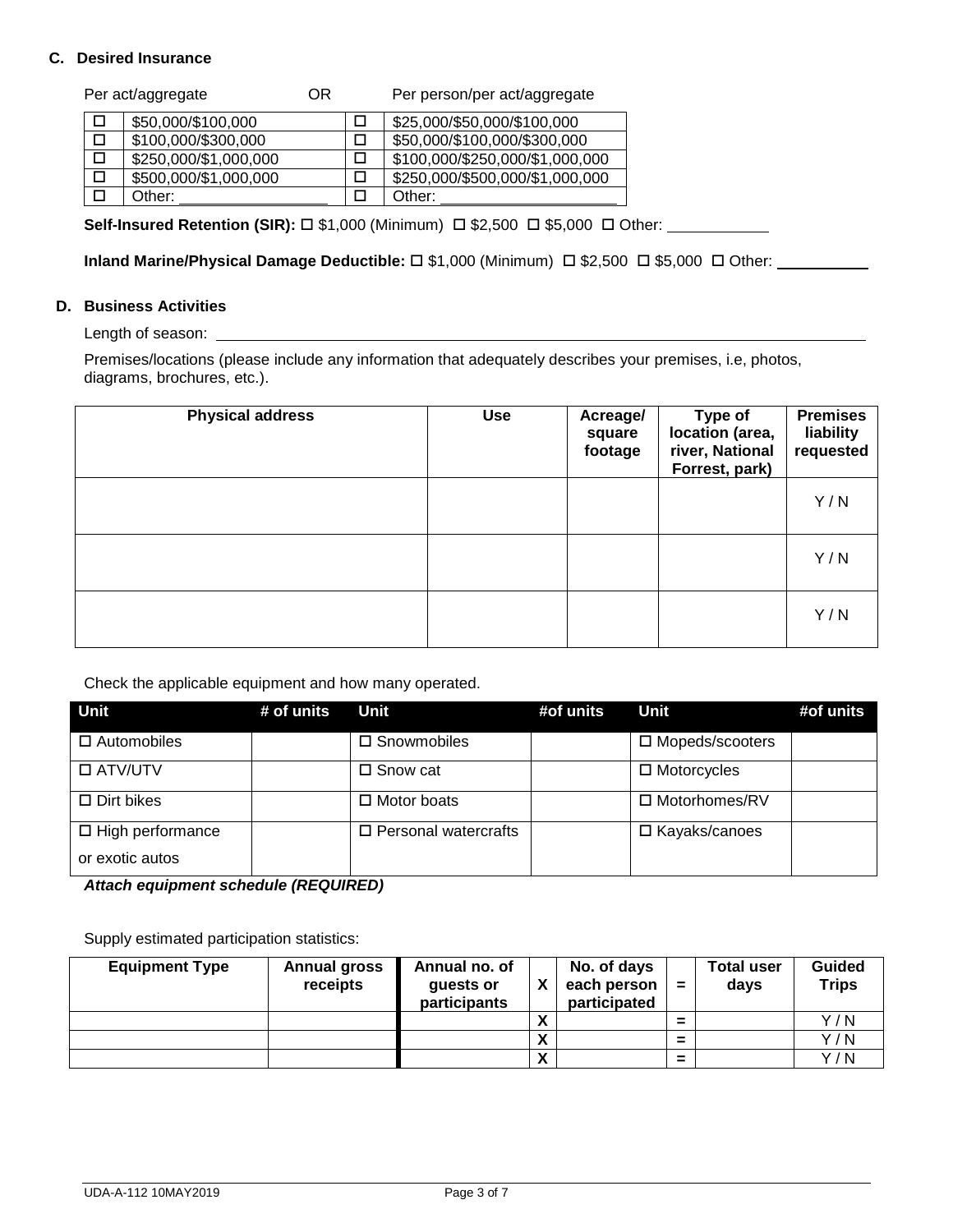|    |                                                                                                                                                                                                                                | Last year                                                                                                            |                                                      | <b>Estimated for this year</b> |
|----|--------------------------------------------------------------------------------------------------------------------------------------------------------------------------------------------------------------------------------|----------------------------------------------------------------------------------------------------------------------|------------------------------------------------------|--------------------------------|
|    | <b>Retail sales</b>                                                                                                                                                                                                            | \$                                                                                                                   | \$                                                   |                                |
|    | <b>Rental fees</b>                                                                                                                                                                                                             | \$                                                                                                                   | $\mathfrak{S}$                                       |                                |
|    | Guided trips<br>Other (please describe):                                                                                                                                                                                       | $\boldsymbol{\mathsf{S}}$                                                                                            | $\boldsymbol{\mathsf{S}}$<br>$\overline{\mathbf{s}}$ |                                |
|    |                                                                                                                                                                                                                                |                                                                                                                      |                                                      |                                |
|    | Total                                                                                                                                                                                                                          | $\overline{\mathcal{S}}$                                                                                             | $\overline{\mathcal{S}}$                             |                                |
|    | Do you operate any other type of business or any other type of outfitting/guiding operations?                                                                                                                                  |                                                                                                                      |                                                      | $\Box$ Yes $\Box$ No           |
|    | If yes, please provide details: Notice and the set of the set of the set of the set of the set of the set of the set of the set of the set of the set of the set of the set of the set of the set of the set of the set of the |                                                                                                                      |                                                      |                                |
|    | Do you have any sales of equipment or dealership operations? (*Outline receipts above)                                                                                                                                         |                                                                                                                      |                                                      | $\Box$ Yes $\Box$ No           |
|    |                                                                                                                                                                                                                                |                                                                                                                      |                                                      |                                |
| Е. | <b>Employees</b>                                                                                                                                                                                                               |                                                                                                                      |                                                      |                                |
|    | What is the minimum age for employees? $\Box$ 16-18 $\Box$ 18-21 $\Box$ 21+                                                                                                                                                    |                                                                                                                      |                                                      |                                |
|    | What are the minimum requirements and certifications for being an employee with your company?                                                                                                                                  |                                                                                                                      |                                                      |                                |
|    |                                                                                                                                                                                                                                |                                                                                                                      |                                                      |                                |
|    | Road-use equipment: Are employee MVRs reviewed at a minimum annually?                                                                                                                                                          |                                                                                                                      |                                                      | $\Box$ Yes $\Box$ No           |
|    |                                                                                                                                                                                                                                |                                                                                                                      |                                                      |                                |
|    | Describe required training for reviewing MVRS: _________________________________                                                                                                                                               |                                                                                                                      |                                                      |                                |
| F. | <b>Risk Management</b><br>Please list First Aid supplies and rescue equipment provided per rental.                                                                                                                             |                                                                                                                      |                                                      |                                |
|    | What is the minimum and maximum age of participants? Renter: Min: ______________ Max: _____________<br>Operator: Min: __________ Max: ________ Multiple passenger riders: Min: _________ Max: ________                         |                                                                                                                      |                                                      |                                |
|    | Do you use any of the following? (Please enclose samples of all of the following that you use)                                                                                                                                 |                                                                                                                      |                                                      |                                |
|    | Outline risks of renting equipment in<br>all literature, marketing                                                                                                                                                             | We currently utilize<br>$\Box$                                                                                       | We agree to implement<br>□                           |                                |
|    | System for collecting complete<br>names/addresses of                                                                                                                                                                           | $\Box$                                                                                                               | $\Box$                                               |                                |
|    | operators/passengers                                                                                                                                                                                                           |                                                                                                                      |                                                      |                                |
|    | Liability release form<br>A Liability Release will be provided at binding to use for all rentals; only our release will be acceptable                                                                                          | $\overline{\Box}$                                                                                                    | $\Box$                                               |                                |
|    | Is there a suggested clothing or equipment list for your customers?                                                                                                                                                            |                                                                                                                      |                                                      | $\Box$ Yes $\Box$ No           |
|    | Are helmets provided with all rentals regardless of age? Describe helmet types available                                                                                                                                       |                                                                                                                      |                                                      | □ Yes □ No                     |
|    | If yes, please explain:                                                                                                                                                                                                        |                                                                                                                      |                                                      |                                |
|    | Please list any required clothing or equipment during the rental: example and all the set of the set of the set of the set of the set of the set of the set of the set of the set of the set of the set of the set of the set  | <u> 1980 - Jan Samuel Barbara, martin da shekara 1980 - An tsara 1980 - An tsara 1980 - An tsara 1980 - An tsara</u> |                                                      |                                |
|    |                                                                                                                                                                                                                                |                                                                                                                      |                                                      |                                |
|    | Do you conduct a pre-ride briefing or safety check?                                                                                                                                                                            |                                                                                                                      |                                                      | □ Yes □ No                     |
|    | Do you have a written pre-ride briefing or safety check? If yes, please provide a copy                                                                                                                                         |                                                                                                                      |                                                      | □ Yes □ No                     |
|    | Do you provide or require any type of communication devices during the rental (two-way radio, cell phone, etc.)?                                                                                                               |                                                                                                                      |                                                      | $\Box$ Yes $\Box$ No           |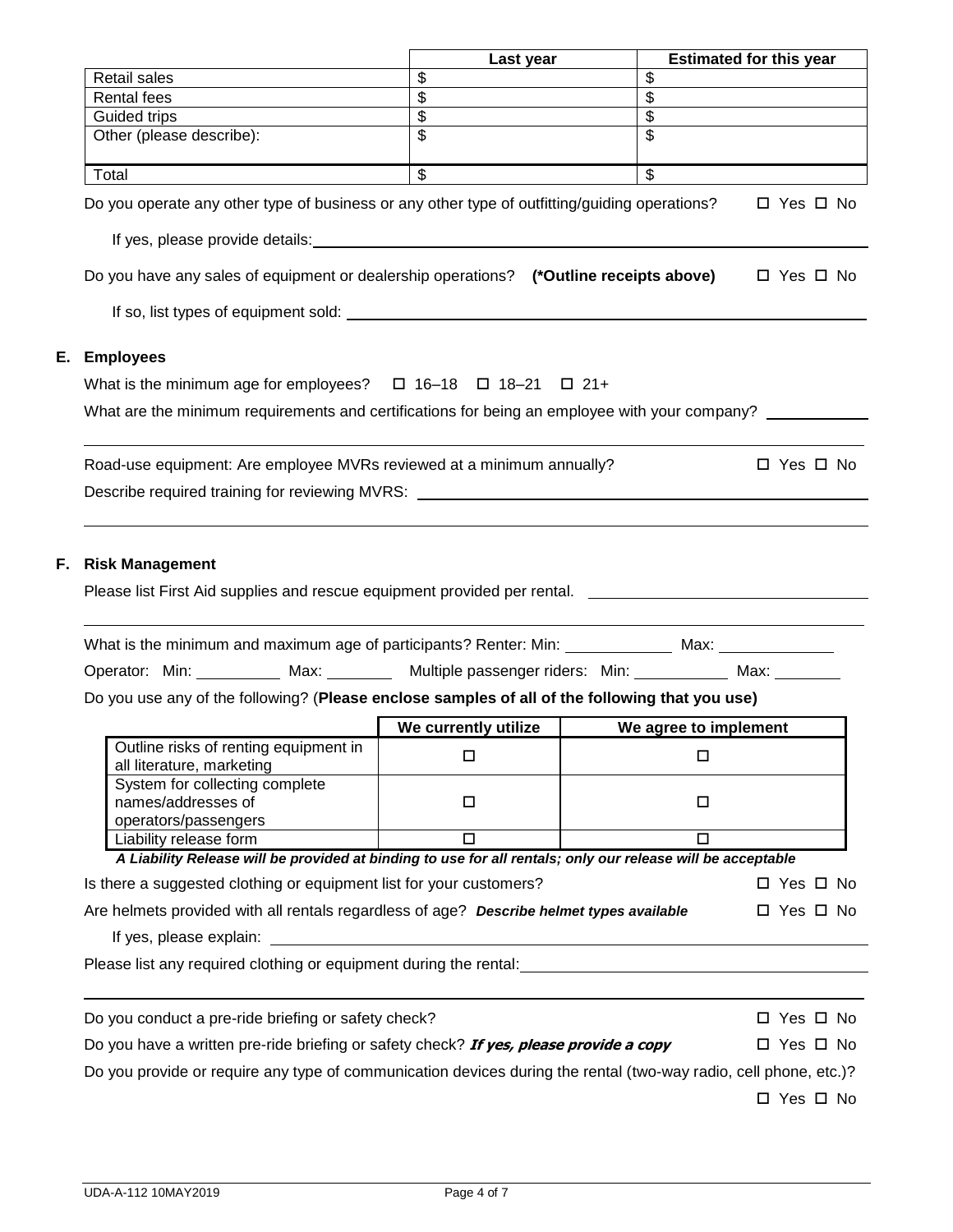| Do you utilize video recording of signed waivers?                                                                                     |                                                         | $\Box$ Yes $\Box$ No |
|---------------------------------------------------------------------------------------------------------------------------------------|---------------------------------------------------------|----------------------|
| Do you verify or require insurance from renters on non-road use equipment?                                                            |                                                         |                      |
|                                                                                                                                       | $\Box$ Require $\Box$ Require and Verify $\Box$ Neither |                      |
| Do you verify or require insurance from renters on road/use equipment?                                                                |                                                         |                      |
|                                                                                                                                       | $\Box$ Require $\Box$ Require and Verify $\Box$ Neither |                      |
|                                                                                                                                       |                                                         |                      |
| What type of experience is required to rent equipment? The material control of the state of experience is required to rent equipment? |                                                         |                      |
|                                                                                                                                       |                                                         |                      |
| <b>Automobiles/Exotic Autos:</b>                                                                                                      |                                                         |                      |
|                                                                                                                                       |                                                         |                      |
| Do you offer chauffeur services with the rental?                                                                                      |                                                         | □ Yes □ No           |
| G. Equipment                                                                                                                          |                                                         |                      |
| Who is responsible for equipment maintenance? ___________________________________                                                     |                                                         |                      |
| How often is equipment checked and inspected? __________________________________                                                      |                                                         |                      |
| Do you keep any maintenance records?                                                                                                  |                                                         | $\Box$ Yes $\Box$ No |
|                                                                                                                                       |                                                         |                      |
| Do your customers rent any of your non-motorized equipment?                                                                           |                                                         | $\Box$ Yes $\Box$ No |

If yes, list all rented equipment other than motorized units:

### **H. Renter's Liability Program**

We offer a secondary policy option to cover your renter's for third party liability and care custody and control coverage up to a scheduled actual cash value amount. Coverage can be provided as a comprehensive package along with a commercial liability policy. I would like a quote for the Renter's Liability Program?  $\Box$  Yes  $\Box$  No *\*ACV needed in order to offer terms; quote will be developed based on the ACV and number of rental days listed above.*

### **I. Schedules**

Please list all entities requiring Additional Insured Certificates: **(supply address, fax/email and phone # separately)**

|         | Land<br>owner | agency | Government   Concessions,<br>contracts | Other (describe): | <b>Additional</b><br><b>Insured</b> |
|---------|---------------|--------|----------------------------------------|-------------------|-------------------------------------|
| . .     |               |        |                                        |                   | □                                   |
| ົ<br>Z. |               |        |                                        |                   | □                                   |
| 3.      |               |        |                                        |                   |                                     |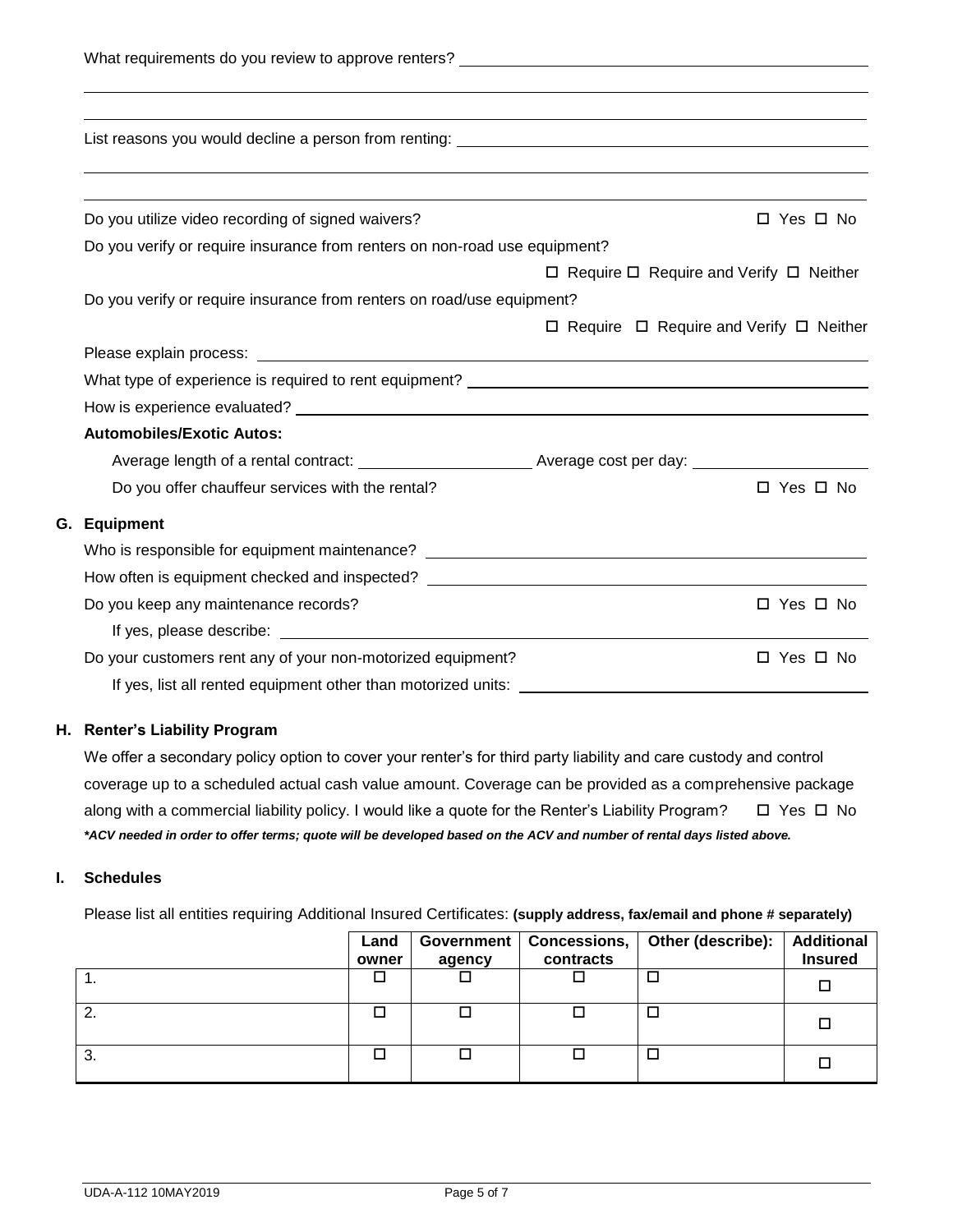## **COMMERCIAL EQUIPMENT SCHEDULE**

# **\*Indicate ACV (actual cash value) only if you desire hull/physical damage for the unit**

| <b>UNIT TYPE</b> | <b>YEAR</b> | <b>MAKE AND MODEL</b> | VIN#          | *ACV VALUE |
|------------------|-------------|-----------------------|---------------|------------|
|                  |             |                       | $(12$ DIGITS) |            |
|                  |             |                       |               |            |
|                  |             |                       |               |            |
|                  |             |                       |               |            |
|                  |             |                       |               |            |
|                  |             |                       |               |            |
|                  |             |                       |               |            |
|                  |             |                       |               |            |
|                  |             |                       |               |            |
|                  |             |                       |               |            |
|                  |             |                       |               |            |

| <b>LENGTH</b><br>(BOATS/PWC) | <b>ENGINE</b><br>YEAR/MAKE (BOATS/PWC) | <b>ENGINE</b>               | <b>TOTAL HP</b> | <b>MAX</b>   |
|------------------------------|----------------------------------------|-----------------------------|-----------------|--------------|
|                              |                                        | <b>SERIAL # (BOATS/PWC)</b> | (BOATS/PWC)     | <b>SPEED</b> |
|                              |                                        |                             |                 | (BOATS/PWC)  |
|                              |                                        |                             |                 |              |
|                              |                                        |                             |                 |              |
|                              |                                        |                             |                 |              |
|                              |                                        |                             |                 |              |
|                              |                                        |                             |                 |              |
|                              |                                        |                             |                 |              |
|                              |                                        |                             |                 |              |
|                              |                                        |                             |                 |              |
|                              |                                        |                             |                 |              |
|                              |                                        |                             |                 |              |

# **Note: Ten (10) or more units must be accompanied by an excel document with this information.**

| LIEN HOLDER NAME & ADDRESS | UNITS OF INTEREST |
|----------------------------|-------------------|
|                            |                   |
|                            |                   |
|                            |                   |
|                            |                   |
|                            |                   |
|                            |                   |